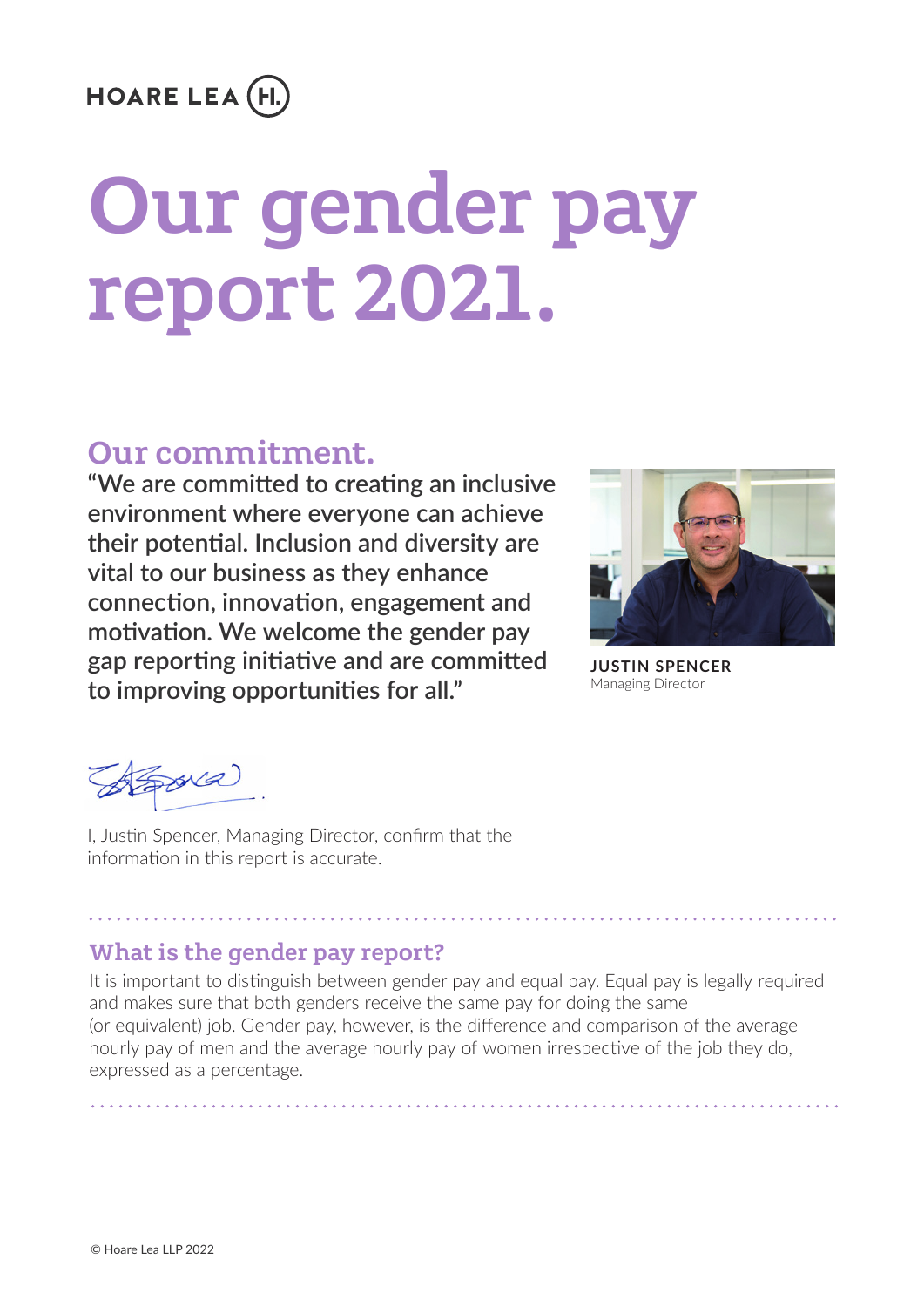

# with an industry at a glance.<br>
Sur industry at a glance.



The proportion of young female **Women holding manufacturity Women holding** manufacturity **CO undergraduates studying**  engineering in the UK is 15.2%. <sup>Promoted</sup> engineering and technology This is an increase of just 1.2% **industry is at 24%.**<br>
since 2012. **since 2012.**

2012 (14%) – 2019 (15.2%) Source: WISE Campagn<br>
2012 (14%) – 2019 (15.2%)<br>
Source: Talent 2030 Dashboard,<br> **gap reporting the area of are committed are committed are committed are committed are committed are committed are committed and are committe** October 2019 www.ncub.co.uk **to improving opportuniti es for all."**



In recogniti on of the challenges faced during the pandemic, we awarded all employees a one off bonus which has

**Women holding management positions in the science, engineering and technology industry is at 24%.**

> Source: WISE Campaign www.wisecampaign.org.uk



**Women account for just over 10% of engineering professionals. In the last year, this number has continued to increase – now 53,325 women work in**  $\frac{1}{2}$  where 2012. **engineering, a growth of around 3,000 on 2019. JUSTIN SPENCER** Managing Director

Source: Talent 2030 Dashboard, October 2019 www.ncub.co.uk

At Hoare Lea. e<br>1 Hoare Lea



hybrid working policy gives our people a choice of where

**of those in engineering roles are female**  2021 19%  $T = \frac{1}{2}$  and  $\frac{1}{2}$  ordered in each  $\frac{1}{2}$  and we reach  $\frac{1}{2}$  and  $\frac{1}{2}$  and  $\frac{1}{2}$  and  $\frac{1}{2}$  and  $\frac{1}{2}$  and  $\frac{1}{2}$  and  $\frac{1}{2}$  and  $\frac{1}{2}$  and  $\frac{1}{2}$  and  $\frac{1}{2}$  and  $\frac{1}{2}$  and  $\$ 

The construction industry is historically male dominated. Our position is a reflection of this The construction industry is historically male dominated. Our position is a reflection of this<br>and our disproportions are acknowledged. While our proportion of female employees is lower and our disproportions are demistingly<br>than the general workforce UK average, our proportion of female engineers is higher than that of female engineering professionals in the UK. We understand the mix of factors that are ende of remale engineering processionals in the one was anderstand the link of ractors that causing both our and the industry's lack of greater gender diversity.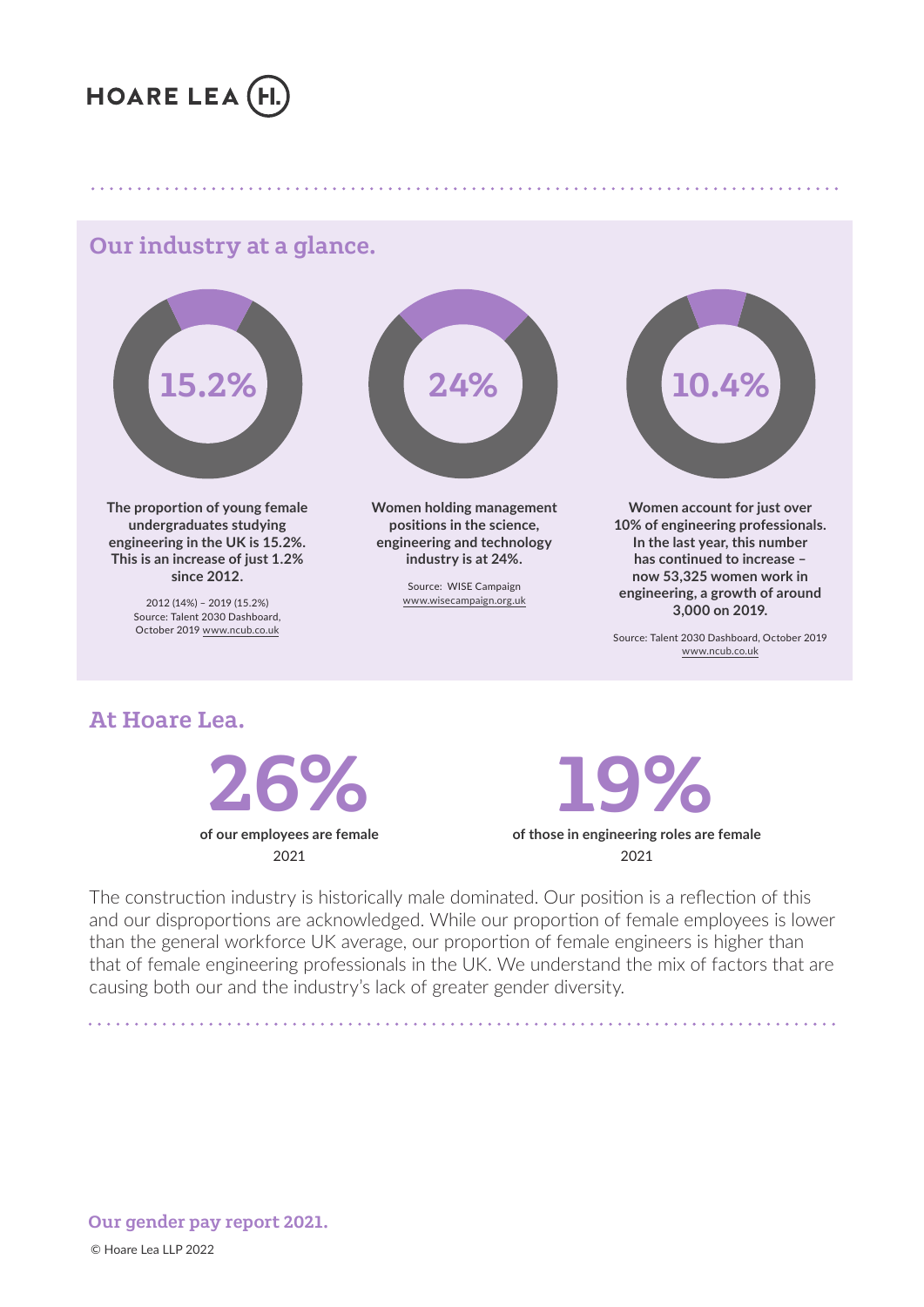

#### Our DE&I strategy. Our DE&I strategy. We have more female representation on level. We have the contract on in our lower levels which has been dependent on in our lower level. We have the contract on in our lower levels which has been defined Our industry at a glance. caused the median and mean bonus pay gaps to vary more this year.

In previous reports we have shared our commitment t<br>environment where all employees feel valued and sup<br>closely with our people to develop a diversity, equalit<br>which underpins these pledges. In previous reports we have shared our commitment to creating an inclusive environment where all employees feel valued and supported. This year, we worked closely with our people to develop a diversity, equality and inclusivity (DE&I) strategy which underpins these pledges. The biggest proportion of the beam in our upper pay  $\alpha$ 

In recogniti on of the challenges faced during the pandemic, we awarded all employees a one off bonus which has

survey. In this, we asked our people to share their personal experiences of inclusivity<br>to belp us better understand the make-up of our firm. With the feedback received w to help as better understand the make up or our min. With the recuback received, greater diversity. This strategy has been designed around the results of our first diversity and inclusion to help us better understand the make-up of our firm. With the feedback received, we to help us better understand the make-up of our firm. With the feedback received, we<br>have developed a number of initiatives which will help support our overall plans for<br>greater diversity.

### **OUR STRATEGIC AIMS**

- **John Shance State State**<br>
 Create a safe and supportive working environment. – Create a safe and **Women holding management**  working environmer
- Value everyone as an individual and give people a meaningful voice on matters that affect them.<br>We were the general pay a welcome the general pay a welcome the general pay a welcome the general pay of the g affect them. **industry is at 24%.**
	- an sect chem.<br>- Improve diversity at all levels but particularly in our senior positions. affect them.<br>Improve diversity at all levels but particularly in our senior positions.
- improve diversity at air levels but particularly in our se<br>– Provide equal opportunity to develop skills and talent. Source: Talent 2030 Dashboard, www.wisecampaign.org.uk

#### **to improving opportuniti es for all." NETWORK GROUPS**

providing upportunities to conditionly disease, share and receipedition experiences<br>and provide group-based support. Other active networking groups include LGBTQ+, and provide greap based support. Strict detrometrioning greups include 2007. One of the first initiatives in our DE&I strategy was to create several employee-led network groups which provide an opportunity for people to share experiences, provide support and advise the firm on specific actions and activities. Our newly developed gender balance group aims to champion gender equality and inclusivity at Hoare Lea, providing opportunities to collaboratively discuss, share and feedback on experiences<br>and provide group-based support. Other active networking groups include LGBTQ+,<br>BAME, families, with more groups in the pipeline. highest to lowest paid and then split into four groups. Then split into four groups. Then split into four groups. One or the first initiatives in our DE&I strategy was to create several employee-led<br>hetwork groups which provide an opportunity for people to share experiences, provid<br>support and advise the firm on specific actions and a

 $1.28 \text{ kg}$  10.4% 10.4%  $1.22 \text{ m}$ our gender pay report 2021. 24.8 km<br>2022<br>2022 - 2022 - 2022 - 2022 - 2022 - 2022 - 2022 - 2022 - 2022 - 2022 - 2022 - 2022 - 2022 - 2022 - 2022 - 2022  $\epsilon$  Lea LLP 2022  $\epsilon$  $\odot$  Hoare Lea LLP 2022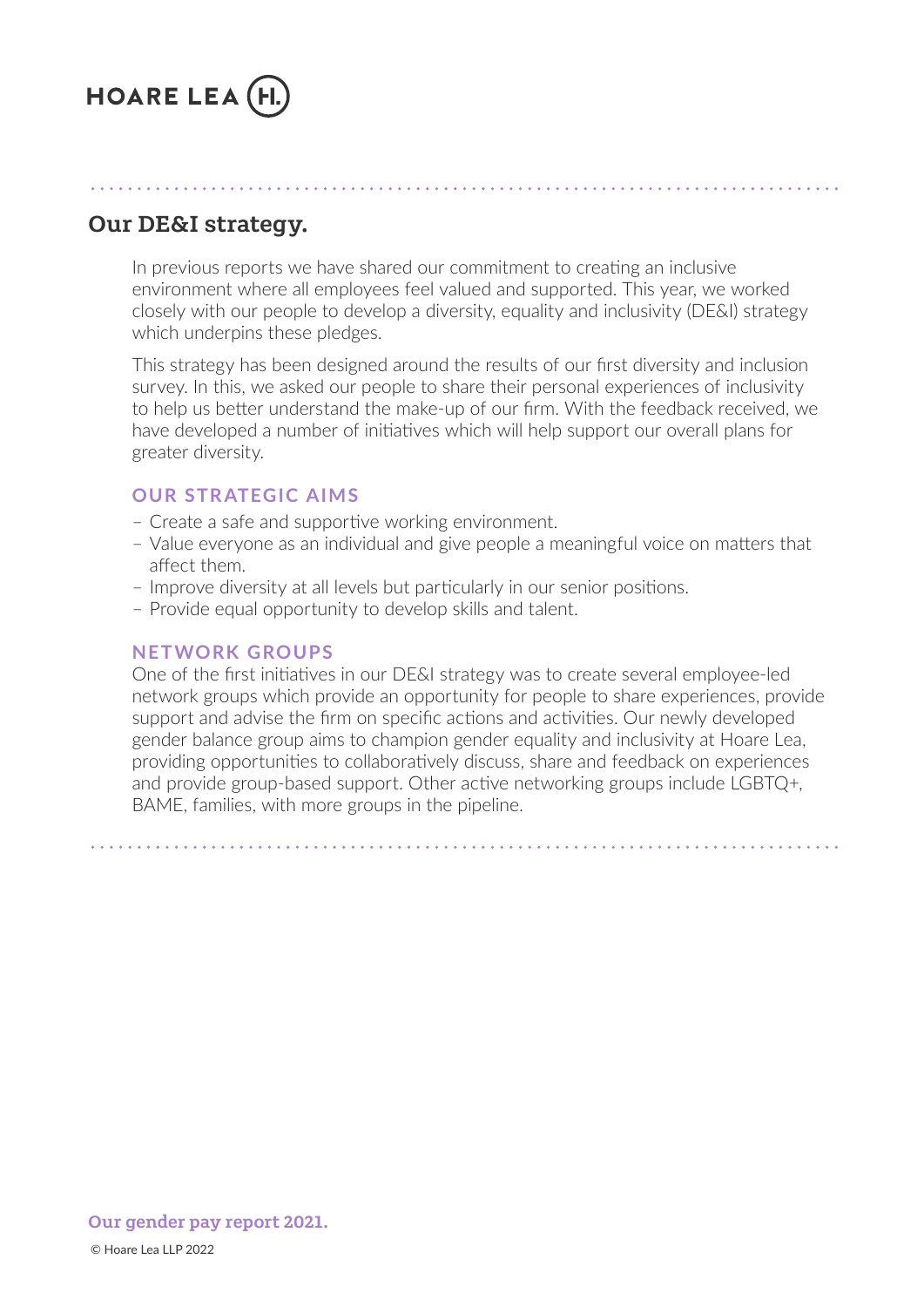

#### our gender pay gap.<br>1. Our gender pay gap. **1. Our gender pay gap.** We have more female representation on level such a seventation on in our lower levels wh Our industry at a glance. 1. Our gender pay gap.

THEDIAN: T **1** 3.7% reduction mean in add to committee **"WEAN:** In add "<br>The committee of the committee of the committee of the committee of the committee of the committee of the commi<br>The committee of the committee of the committee of the committee o **environment where the whole can achieve the whole can achieve the whole can achieve the whole can achieve the whole can achieve the whole can achieve the whole can achieve the whole can achieve the whole can achieve the w 24.8%** 2017: 28.5% 3. Our general split split is a specific to the split of the split of the split of the spine spanned of the sp 37.1% 34.1% 2017: 33.5% In previous reports we have shared our commitment to creati ng an inclusive greater diversity.



**connective only in the connection**  $2017: 22.4\%$ 2017: 22.4% **engineering in the UK is 15.2%. This is an increase of just 1.2%** 





2. Our gender bonus gap.

**environment where all environment where all employees feel values feel values feel values feel values feel values feel values feel values feel values feel values feel values feel values feel values feel values feel values**  $\begin{array}{c} \hline \text{is seen as the 'typical' pay gap, as it is not affected by} \end{array}$ outliers at the top or bottom of the pay distribution. It OUR MEDIAN<sup>†</sup> GENDER PAY GAP is calculated by lining up male and female employees, in order of pay from highest to lowest. The median  $\overline{\text{op}}$  3.7% reduction<br>  $\overline{\text{op}}$  3.7% reduction their lines.  $2017: 28.5\%$  and the results of pay from ingliest to lowest. The filedial results of our final inclusion compares the female and the male in the middle of  $\bigcap_{n=1}$  3.7% reduction their lines.

In recogniti on of the challenges faced during the pandemic, we awarded all employees a one off bonus which has

**\* MEAN:** In addition to the median, we're also required<br>to publish our mean pay gap, which is the average<br>of the whole sample. It can be affected by extreme to publish our mean pay gap, which is the average of the whole sample. It can be affected by extreme values at either end of the pay distribution, and so can be an important measure of how women are at a **Molding Management is advantage in the workplace. Women and for**  $\alpha$ **IEAN**: In addition to t<br>publish our mean pa<br>f the whole sample. I<mark>t</mark> to publish our mean pay gap, which is the average



Source: peopleinwork/earningsandworkinghours/bulletins/ genderpaygapintheuk/2021#the-gender-pay-gap 2017: 91.1%

 $\odot$  Hoare Lea LLP 2022  $\epsilon$  Lea LLP 2022  $\epsilon$ 24.8 km<br>2022<br>2022 - 2022 - 2022 - 2022 - 2022 - 2022 - 2022 - 2022 - 2022 - 2022 - 2022 - 2022 - 2022 - 2022 - 2022 - 2022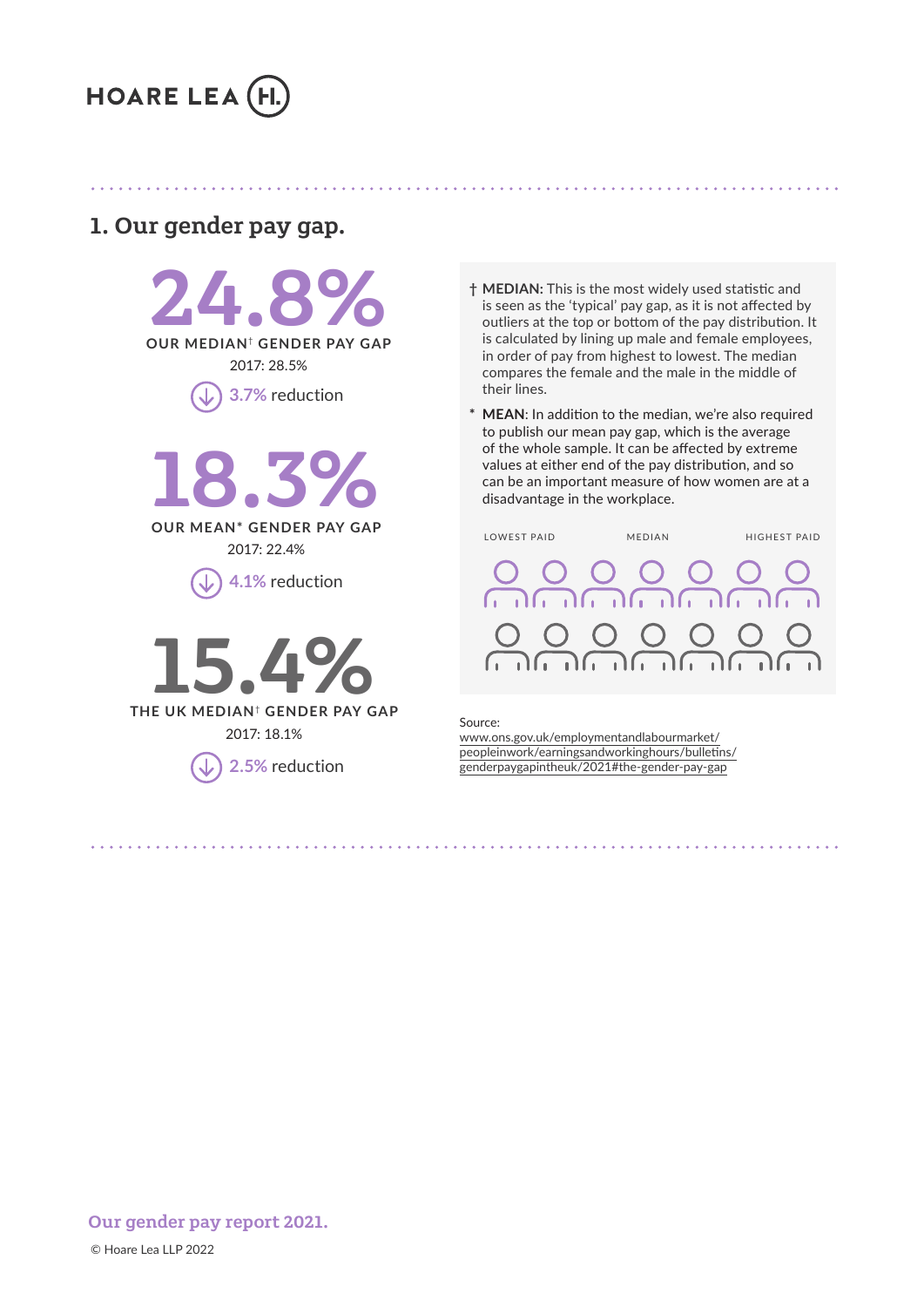

#### 2. Our gender bonus gap. We have more female representative more female representative more female representativ In previous reports we have shared our commitment to creati ng an inclusive environment where all employees feel valued and supported. The support of  $\mathcal{L}$

**2. Our gender bonus gap.**<br>We have a gender-neutral bonus system. Everyone eligible receives the same amount, the only variable is their level. Our bonus gap is due to a higher proportion of males in our senior positions. senior positions. The strategy has been designed around the results of our fit results of our fit results of our fit results of our fit results of our fit results of our fit results of our fit results of our fit results of our fit results o

In recogniti on of the challenges faced during the pandemic, we awarded all employees a one off bonus which has



2017: 8.9%

19%

#### $t \sim \frac{1}{2}$ **THE CHANGE? Network groups which provide an opportunity for people to share experiences, provide to share experiences, provide an opportunity for people to share experiences, provide an opportunity for people to share e**

. . . . . . . . . . . . . . . . . . .

**KEY**

In recognition of the challenges faced during the pandemic, we awarded all employees a one off bonus which has impacted the eligibility data for this year. support and advise the final construction on specific c activities that activities on specific construction on gender balance group aims to champion gender equality and inclusivity at Hoare Lea, providing opportunities to collaborati vely discuss, share and feedback on experiences on experiences on experiences

In recognition of the chanenges raced during the pandemic, we awarded an employees a one on bonus which has<br>
impacted the eligibility data for this year.<br>
The bonus awarded differed depending on level. We have more female caused the median and mean bonus pay gaps to vary more this year. bonus awarded differed depending on level. We have more female representation in our lower levels which has le<br>ad the modian and mean bonus nay gans to vany more this year. Barthorn modificial more worked pay gapo to reary more and your.

 $1.28 \text{ kg}$  10.4% 10.4%  $1.22 \text{ m}$ Our gender pay report 2021. In this share their people to share their personal experiences of inclusivity of inclusivity of inclusivity of inclusivity of inclusivity of inclusivity of inclusivity of inclusivity of inclusiv n<mark>der pay report 2021.</mark><br><sub>ea LLP 2022</sub>

© Hoare Lea LLP 2022  $\epsilon$  Lea LLP 2022  $\epsilon$